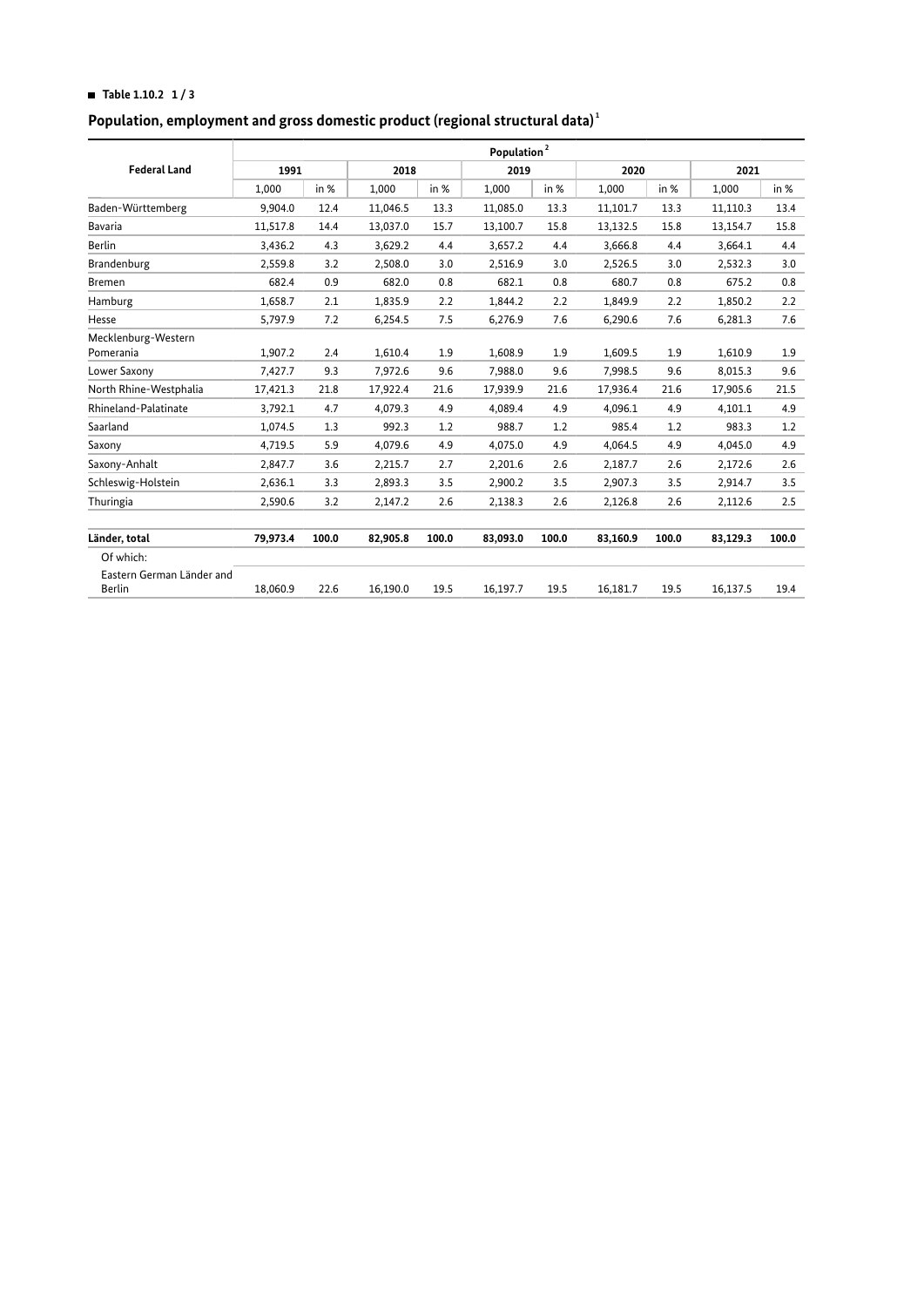# **HI Table 1.10.2 2 / 3**

### **Population, employment and gross domestic product (regional structural data)  [1](#page-2-0)**

|                                     | Employed persons <sup>3</sup> |       |          |       |          |       |          |       |          |       |
|-------------------------------------|-------------------------------|-------|----------|-------|----------|-------|----------|-------|----------|-------|
| <b>Federal Land</b>                 | 1991                          |       | 2018     |       | 2019     |       | 2020     |       | 2021     |       |
|                                     | 1,000                         | in %  | 1,000    | in %  | 1,000    | in %  | 1,000    | in %  | 1,000    | in %  |
| Baden-Württemberg                   | 5,174.5                       | 13.3  | 6,340.5  | 14.1  | 6,383.1  | 14.1  | 6,311.9  | 14.1  | 6,307.0  | 14.0  |
| <b>Bavaria</b>                      | 6.059.3                       | 15.6  | 7,645.9  | 17.0  | 7,728.7  | 17.1  | 7,677.3  | 17.1  | 7,671.6  | 17.1  |
| <b>Berlin</b>                       | 1,706.0                       | 4.4   | 2,022.7  | 4.5   | 2,074.2  | 4.6   | 2,067.6  | 4.6   | 2,089.7  | 4.7   |
| Brandenburg                         | 1,191.1                       | 3.1   | 1,125.4  | 2.5   | 1,129.6  | 2.5   | 1,120.1  | 2.5   | 1,123.9  | 2.5   |
| <b>Bremen</b>                       | 397.8                         | 1.0   | 436.3    | 1.0   | 438.3    | 1.0   | 433.6    | 1.0   | 433.3    | 1.0   |
| Hamburg                             | 1,022.9                       | 2.6   | 1,275.6  | 2.8   | 1,294.0  | 2.9   | 1,291.4  | 2.9   | 1,291.5  | 2.9   |
| Hesse                               | 2,958.1                       | 7.6   | 3,496.6  | 7.8   | 3,528.6  | 7.8   | 3,500.1  | 7.8   | 3,497.8  | 7.8   |
| Mecklenburg-Western<br>Pomerania    | 836.2                         | 2.2   | 757.1    | 1.7   | 761.9    | 1.7   | 754.8    | 1.7   | 752.8    | 1.7   |
| Lower Saxony                        | 3,300.7                       | 8.5   | 4,113.5  | 9.2   | 4,150.1  | 9.2   | 4,113.3  | 9.2   | 4,115.3  | 9.2   |
| North Rhine-Westphalia              | 8,072.6                       | 20.8  | 9,551.8  | 21.3  | 9,646.5  | 21.3  | 9,581.0  | 21.3  | 9,594.3  | 21.4  |
| Rhineland-Palatinate                | 1,683.9                       | 4.3   | 2,030.2  | 4.5   | 2,045.0  | 4.5   | 2,021.1  | 4.5   | 2,021.3  | 4.5   |
| Saarland                            | 484.1                         | 1.2   | 534.8    | 1.2   | 535.1    | 1.2   | 525.9    | 1.2   | 522.3    | 1.2   |
| Saxony                              | 2,257.1                       | 5.8   | 2,060.7  | 4.6   | 2,070.7  | 4.6   | 2,054.7  | 4.6   | 2,052.8  | 4.6   |
| Saxony-Anhalt                       | 1,277.9                       | 3.3   | 1,004.1  | 2.2   | 1,004.7  | 2.2   | 992.4    | 2.2   | 991.9    | 2.2   |
| Schleswig-Holstein                  | 1,221.2                       | 3.1   | 1,415.4  | 3.2   | 1,432.9  | 3.2   | 1,427.8  | 3.2   | 1,436.0  | 3.2   |
| Thuringia                           | 1,227.6                       | 3.2   | 1,047.4  | 2.3   | 1,044.5  | 2.3   | 1,025.0  | 2.3   | 1,018.5  | 2.3   |
| Länder, total                       | 38,871.0                      | 100.0 | 44,858.0 | 100.0 | 45,268.0 | 100.0 | 44,898.0 | 100.0 | 44,920.0 | 100.0 |
| Of which:                           |                               |       |          |       |          |       |          |       |          |       |
| Eastern German Länder and<br>Berlin | 8,495.9                       | 21.9  | 8,017.4  | 17.9  | 8,085.7  | 17.9  | 8,014.7  | 17.9  | 8,029.6  | 17.9  |